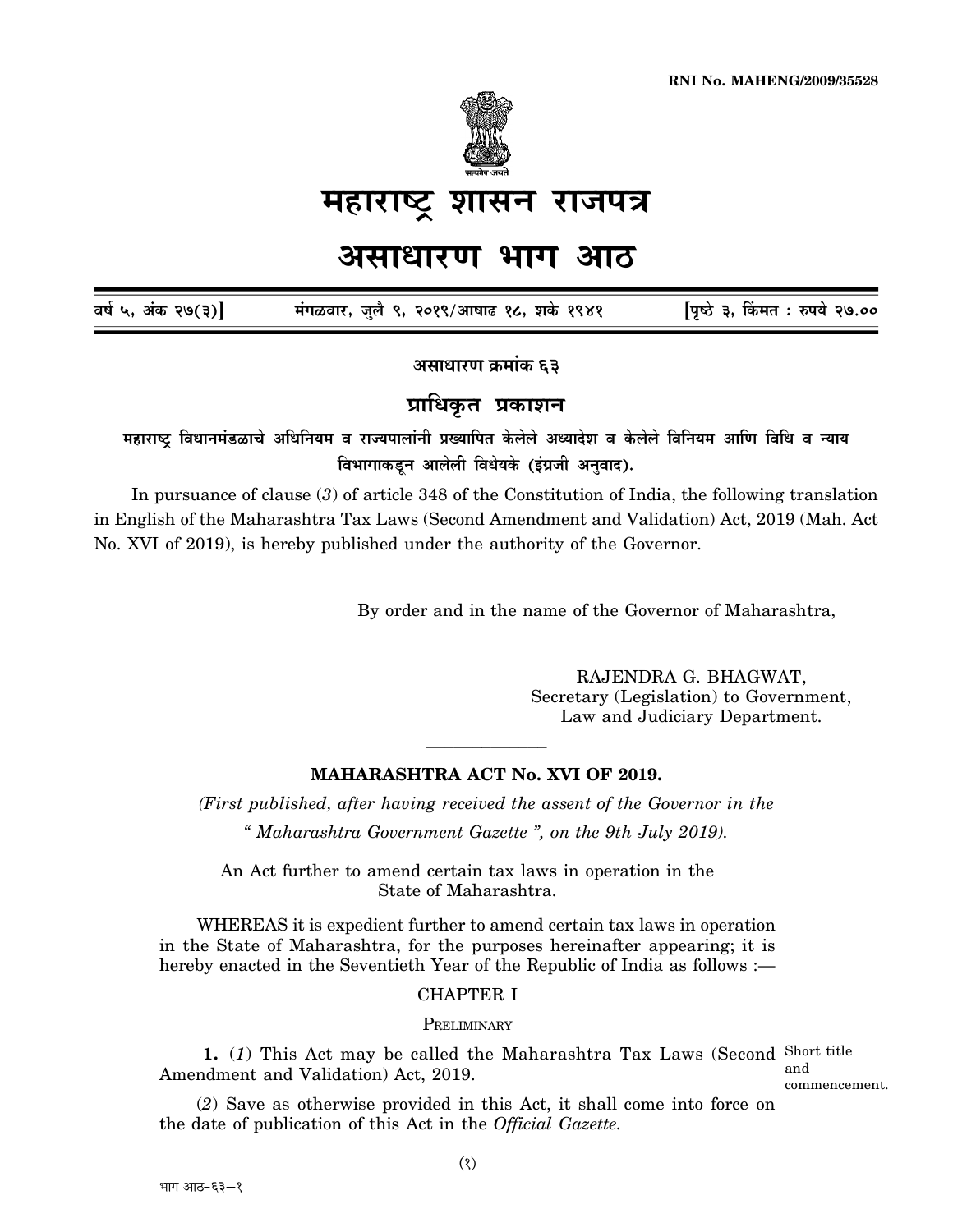#### 2 **¨É½þÉ®úɹ]Åõ ¶ÉɺÉxÉ ®úÉVÉ{ÉjÉ +ºÉÉvÉÉ®úhÉ ¦ÉÉMÉ +É`ö, VÉÖ±Éè 9, 2019/+ɹÉÉfø 18, ¶ÉEäò 1941**

#### CHAPTER II

### AMENDMENTS TO THE MAHARASHTRA STATE TAX ON PROFESSIONS, TRADES, CALLINGS AND EMPLOYMENTS ACT, 1975.

**2.** In section 5 of the Maharashtra State Tax on Professions, Trades, Mah. of section 5 of Callings and Employments Act, 1975 (hereinafter, in this Chapter, referred  $\frac{1975}{1975}$  to as "the Profession Tax Act"), for sub-section (5) the following sub-section shall be subsituted, namely :— Amendment Mah.XVI of XVI of 1975.

> " (*5*) Where an employer, liable to registration has failed to apply for such certificate within the required time, the prescribed authority may, after giving him a reasonable opportunity of being heard, impose penalty of repees five for each day of delay in case of such employer.".

**3.** In section 8 of the Profession Tax Act, for sub-section (*2*), the following sub-section, shall be substituted, namely :— Amendment of section 8 of Mah.XVI of

> " (*2*) The amount of tax due from an enrolled person, as specified in his enrolment certificate, shall be paid for each year on or before the 31st March of the said year :

Provided that, in respect of the person who is enrolled and the rate of tax at which he is liable to pay tax is revised, then such revised tax shall be paid on or before the 31st March of the year in which the rates are revised. ".

Amendment Mah.XVI of 1975.

1975.

**4.** In section 9 of the Profession Tax Act, after sub-section (*3*), the of section 9 of **following sub-section shall be inserted, namely :**—

> "(*3A*) If a person, liable to get enrolled, fails to apply for certificate of enrolment within the period specified under this Act, he shall be liable to pay simple interest at the rate of 1.25 per cent. per month or part thereof of the amount of tax payable, from the 1st July of that year, till the date of payment of such tax, in addition to the amount of tax payable in respect of the year, for which he has remained unenrolled. ".

#### CHAPTER III

AMENDMENTS TO THE MAHARASHTRA VALUE ADDED TAX ACT, 2002.

Amendment of section 23 of Mah. IX of

**5.** In section 23 of the Maharashtra Value Added Tax Act, 2002 Mah. IX (hereinafter referred to as the " Value Added Tax Act "), in sub-section (*5*), to  $_{2005}$  clause (*a*), the following proviso shall be inserted and shall be deemed to of 2005.

have been inserted with effect from the 1st April 2005, namely :-

" Provided that, where,—

(*i*) a registered dealer has claimed refund in his last return or a revised return containing last day of the year, or

(*ii*) an auditor has mentioned about eligibility for refund in his audit report under section 61,

then the prescribed authority may, subject to the conditions, restrictions and safeguards as may be prescribed, after adjusting the refund so claimed or, as the case may be, so mentioned, against the tax liability, interest and penalty, if any, determined in the proceedings initiated under this clause, grant net refund to such dealer or, as the case may be, determine the net tax liability :